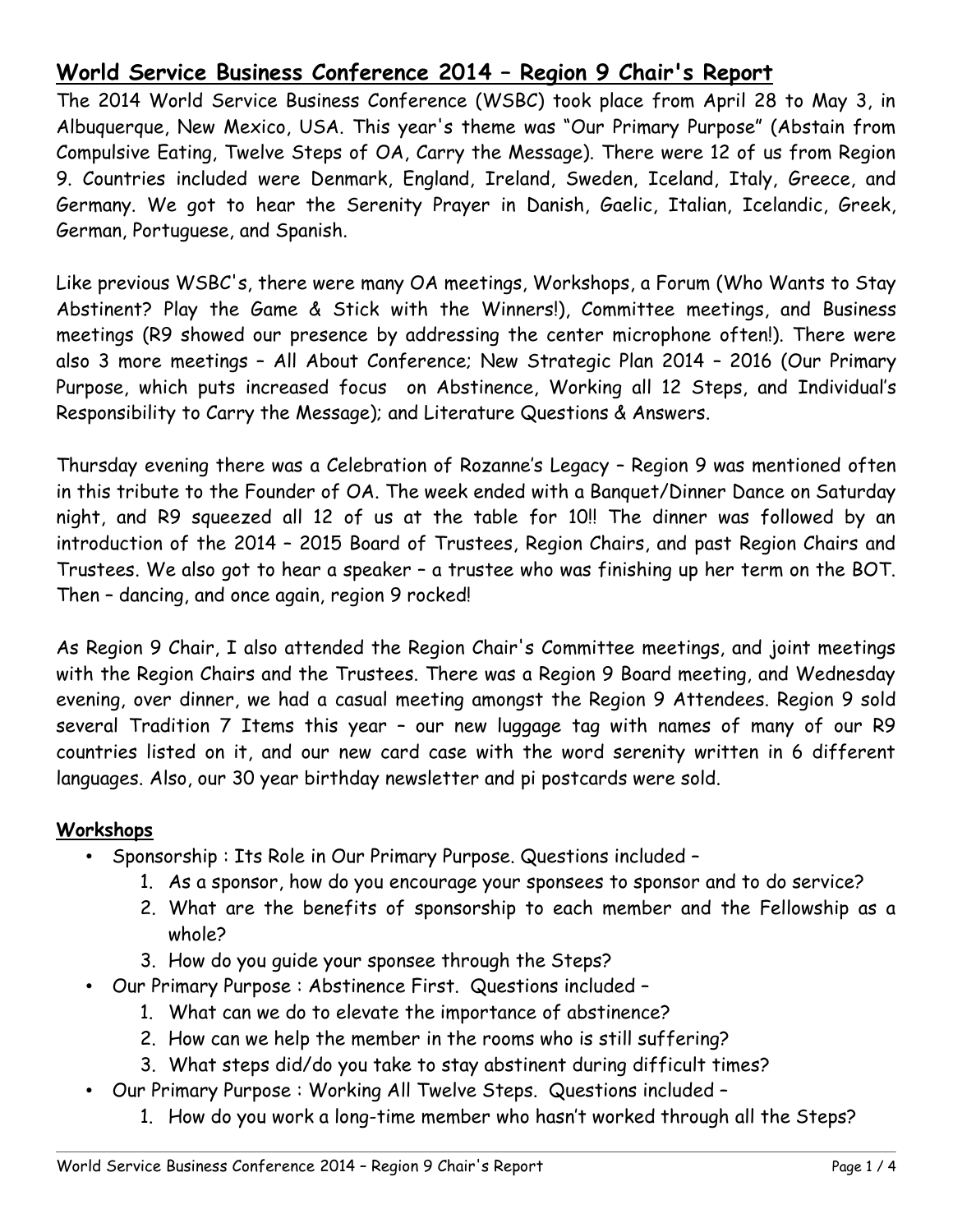- 2. How do you avoid complacency?
- 3. How are we promoting/emphasizing the importance of working all OA's Twelve Steps as the way to recover from compulsive eating?
- Our Primary Purpose : Carrying the Message. Questions included
	- 1. What do you see as your personal responsibility in carrying the message?
	- 2. How do you carry the message one-on-one, at the group level, at the intergroup/service board level, at the region level?
	- 3. What is the OA message of recovery that we carry?

### **Forum**

The forum was put on by the Region Chairs. It included a skit, and a game. With a lot of fun for all, the purpose - to see what our primary purpose is, as opposed to our personal preferences.

### **Business Meetings**

There were 5 business meetings altogether. A total of 197 eligible voters were present. We heard reports from the Trustees and Staff; on the different Regions; Committee Reports; and Workshop Reports. It was reported that money was not made from the 2013 World Service Convention in Cleveland, Ohio. Therefore, the next WSC will take place in 2016 in Boston, Massachusettes, then in the year 2020, and then it will take place every 5 years (not every 3 years). Records show that books in paper form are more profitable than e-readers. The Courier mailing list is low – WSO would be pleased to receive more names of professionals to add to the list. Search function in OA Website to be updated next year, money permitting. Tradition 7 was collected and we brought in a total of \$4456. by the end of the business meetings. And of course, the last business meeting for 2014 closed with the green dot ceremony (R9 had 6 green dots! – good going to you all, and thanks to all you mentors!)

#### **Elections During the Business Meetings**

We voted on some new Trustees for Region 1, 4, and 7, Virtual Services Trustee, and 3 people ran for the 2 positions which were open for General Service Trustee. The Trustees are : Region 1 Trustee Margie G. (reelected) Region 2 Trustee Meg H. Region 3 Trustee Vicki W. Region 4 Trustee Cyndy L. (elected) Region 5 Trustee Linda J. Region 6 Trustee Karin H. Region 7 Trustee Barbara G. (reelected) Region 8 Trustee Linda H. Region 9 Trustee Esti O. Region 10 Trustee Faith M. Virtual Services Trustee Stephanie D. (reelected) General Service Trustee & Chair Joe L.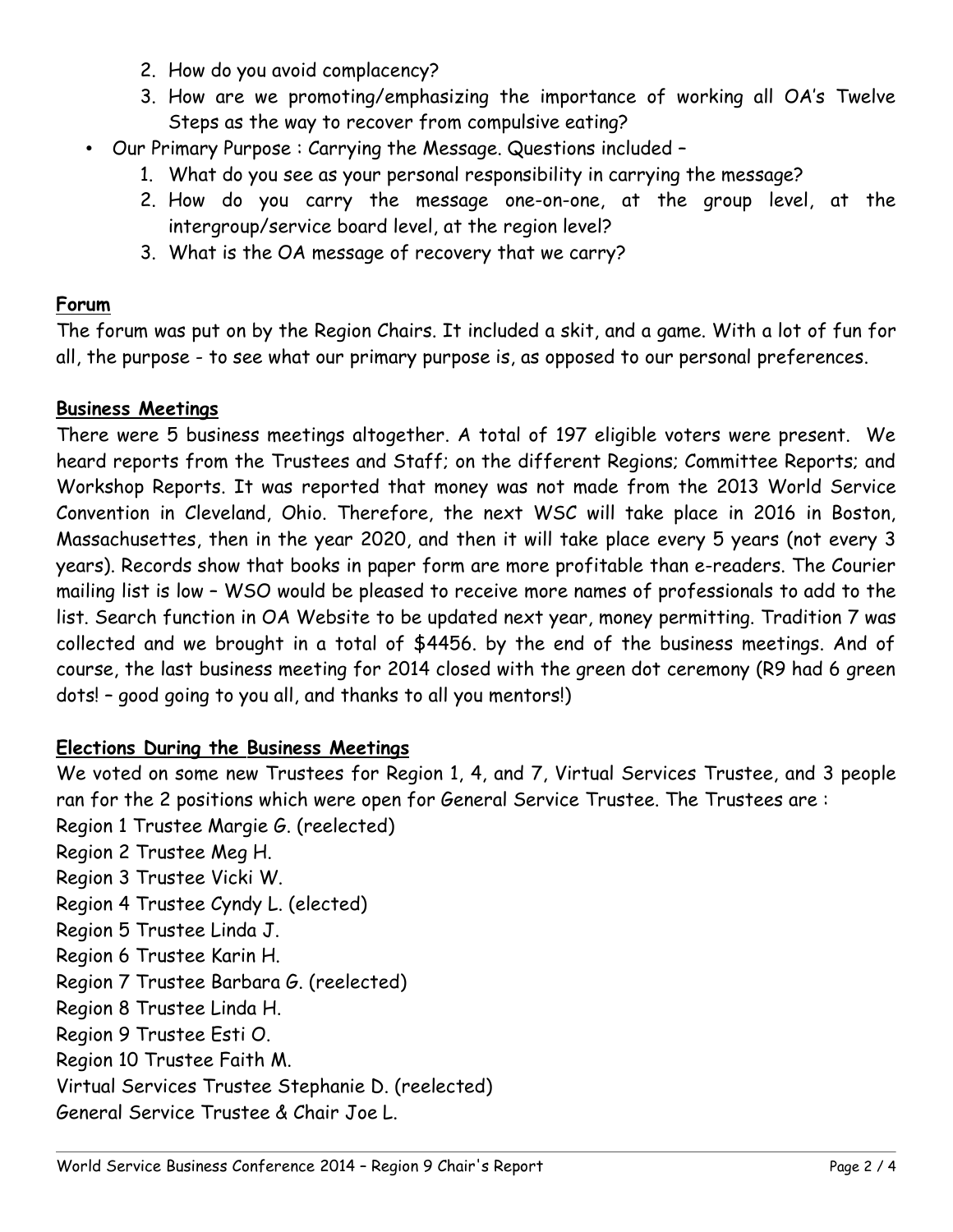First Vice-Chair Meg H. General Service Trustee & Second Vice-Chair Karen C. (reelected) General Service Trustee & Treasurer Gerri H. General Service Trustee Janice S. (reelected) General Service Trustee Tina C. General Service Trustee Bob F.

### **New Business Motions & Proposed Amendments to Bylaws During Business Meetings**

Those topics which were included and **passed on the consent agenda** –

- **F**  Changing the procedure for Business Conference presentations/discussions (informs delegates and service bodies how topics are selected)
- **G & K & L & O & T & U**  Using the phrase "service body/bodies"
- **H**  Reducing the language that instructs service bodies on how to conduct business at their level (keeping to the policies pertaining to Business Conference delegates)
- **I**  Move the statement of Meetings of Delegates/Annual Business Conference… to its own policy (easier to locate)
- **M**  Remove the policy of "Media Awarenes Month" in January
- **P**  Update policy of meeting information via the OA Web site
- **R**  Remove policy no longer needed (refers to HIPM committee)
- **S** Remove reference to "Action Plan" as 9<sup>th</sup> tool (already adopted)
- **7 & 8 & 9**  Allowing intergroup/regions/service boards to determine need to update bylaws in conformity with OA, Inc. Bylaws, Subpart B
- **12**  To include the election instructions in the bylaws for service boards

Those which **passed** –

- A-A Granting the Conference Seal of Approval to the checklist "Unity with Diversity Checklist"
- $A_{-B}$  Granting the Conference Seal of Approval to the manuscript, "Overeaters Anonymous, Third Edition"
- **B**  Change "Youth in OA" to "OA Young Persons" Conference Committee
- **C**  Loops may list their group on oa.org as a courtesy (motion amended, referred to committee, substitute motion presented)
- **N**  Remove abstinence as a tool and replace it with a plan of eating (already adopted)
- **Q**  Change appeals process for service bodies denied delegates credentials at WSBC (motion amended, substitute motion presented)
- **1**  deleting section on service bodies' bylaws in conflict with OA, Inc. Bylaws (connected to service bodies' delegate registering for WSBC)

• **10** - To include the election instructions in the bylaws for intergroups

Those which **did not pass** –

• **A-**<sub>c</sub> - Granting the Conference Seal of Approval to the pamphlet "The Promises of the OA 12&12"